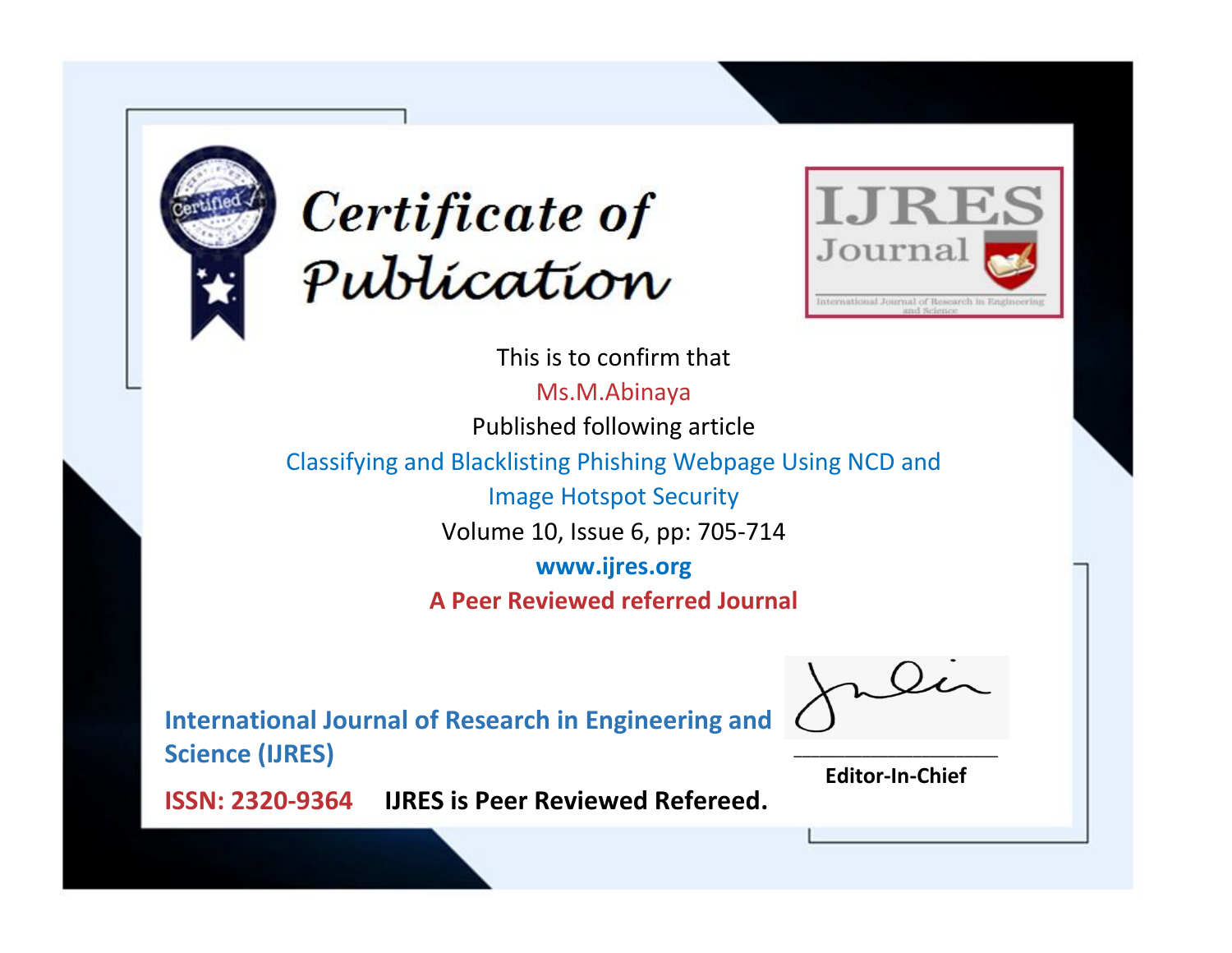



This is to confirm that Ms.R.Mohanapriya Published following article Classifying and Blacklisting Phishing Webpage Using NCD and Image Hotspot Security Volume 10, Issue 6, pp: 705-714 **www.ijres.org A Peer Reviewed referred Journal**

**International Journal of Research in Engineering and Science (IJRES)**

\_\_\_\_\_\_\_\_\_\_\_\_\_\_\_\_\_\_\_\_\_\_\_\_ **Editor-In-Chief**

**Journal.**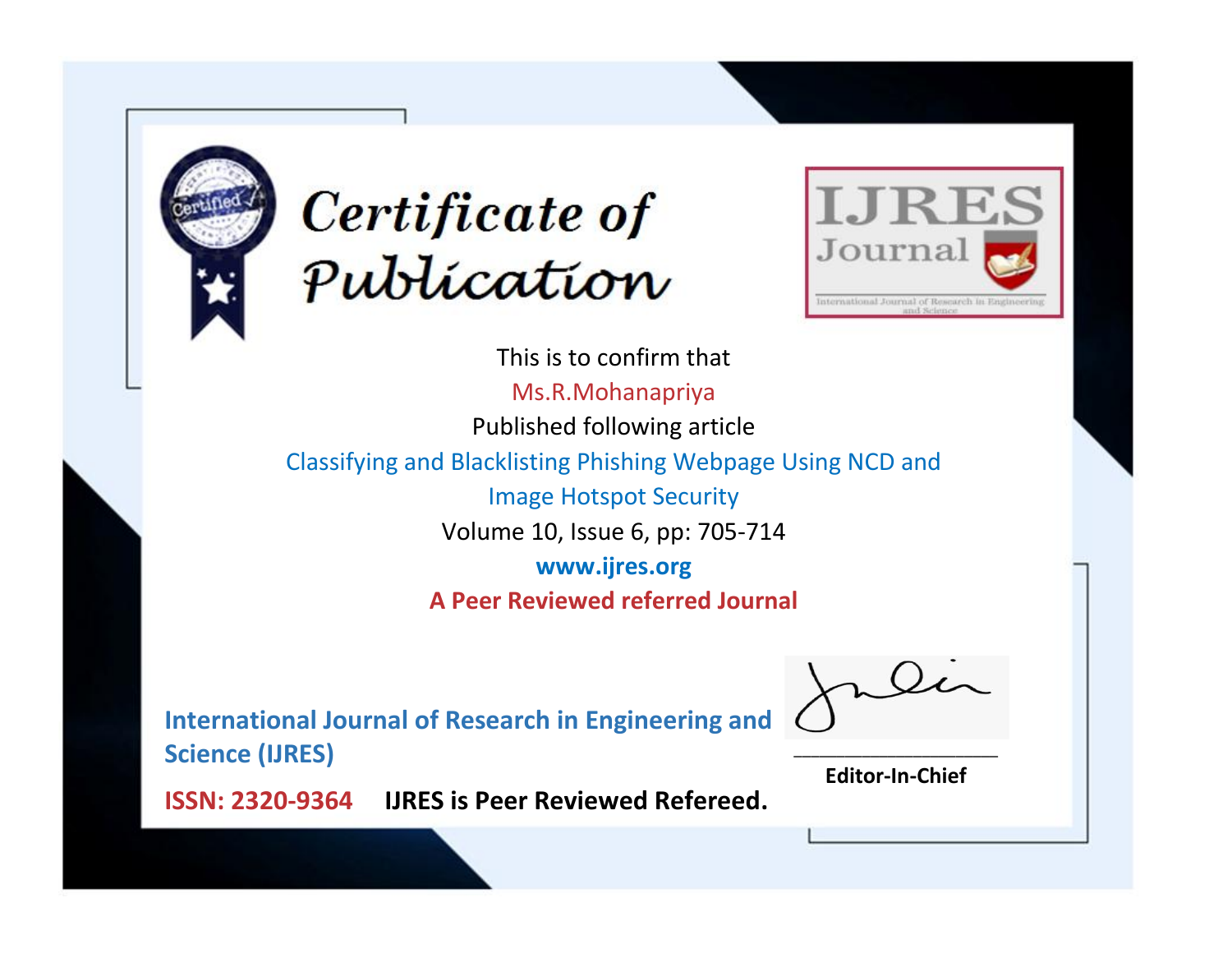



This is to confirm that Ms.S.Ranjitha Published following article Classifying and Blacklisting Phishing Webpage Using NCD and Image Hotspot Security Volume 10, Issue 6, pp: 705-714 **www.ijres.org A Peer Reviewed referred Journal**

**International Journal of Research in Engineering and Science (IJRES)**

\_\_\_\_\_\_\_\_\_\_\_\_\_\_\_\_\_\_\_\_\_\_\_\_ **Editor-In-Chief**

**Journal.**